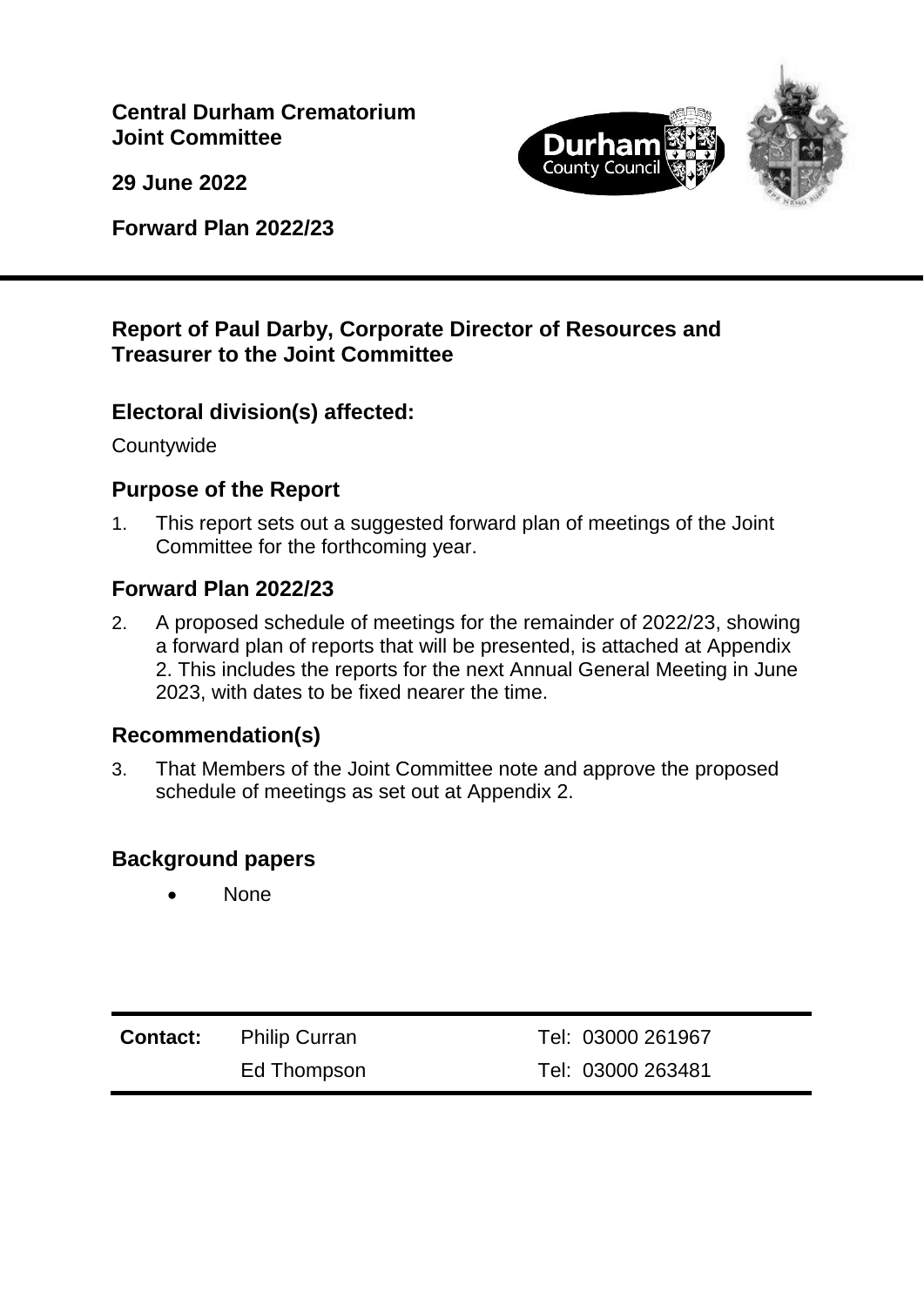# **Appendix 1: Implications**

### **Legal Implications**

There are no implications associated with this report.

# **Finance**

There are no financial implications associated with this report. Routine monitoring of budgetary control information and annual budget and fees and charges setting processes are factored into the Forward Plan.

# **Consultation**

None. However, Officers of Spennymoor Town Council were provided with a copy of the report and given opportunity to comment / raise any detailed questions on the content of the report in advance of circulation to Members of the Central Durham Crematorium Joint Committee.

# **Equality and Diversity / Public Sector Equality Duty**

There are no equality and diversity implications associated with this report. Equality Impact Assessments, where appropriate, are undertaken as a matter of routine part of the development of any new policy or policy change.

# **Human Rights**

There are no implications associated with this report.

### **Crime and Disorder**

There are no Crime and Disorder implications associated with this report.

# **Staffing**

There are no implications associated with this report.

### **Accommodation**

There are no Accommodation implications associated with this report.

# **Risk**

There are no risk implications associated with this report.

### **Procurement**

There are no implications associated with this report.

# **Climate Change**

None.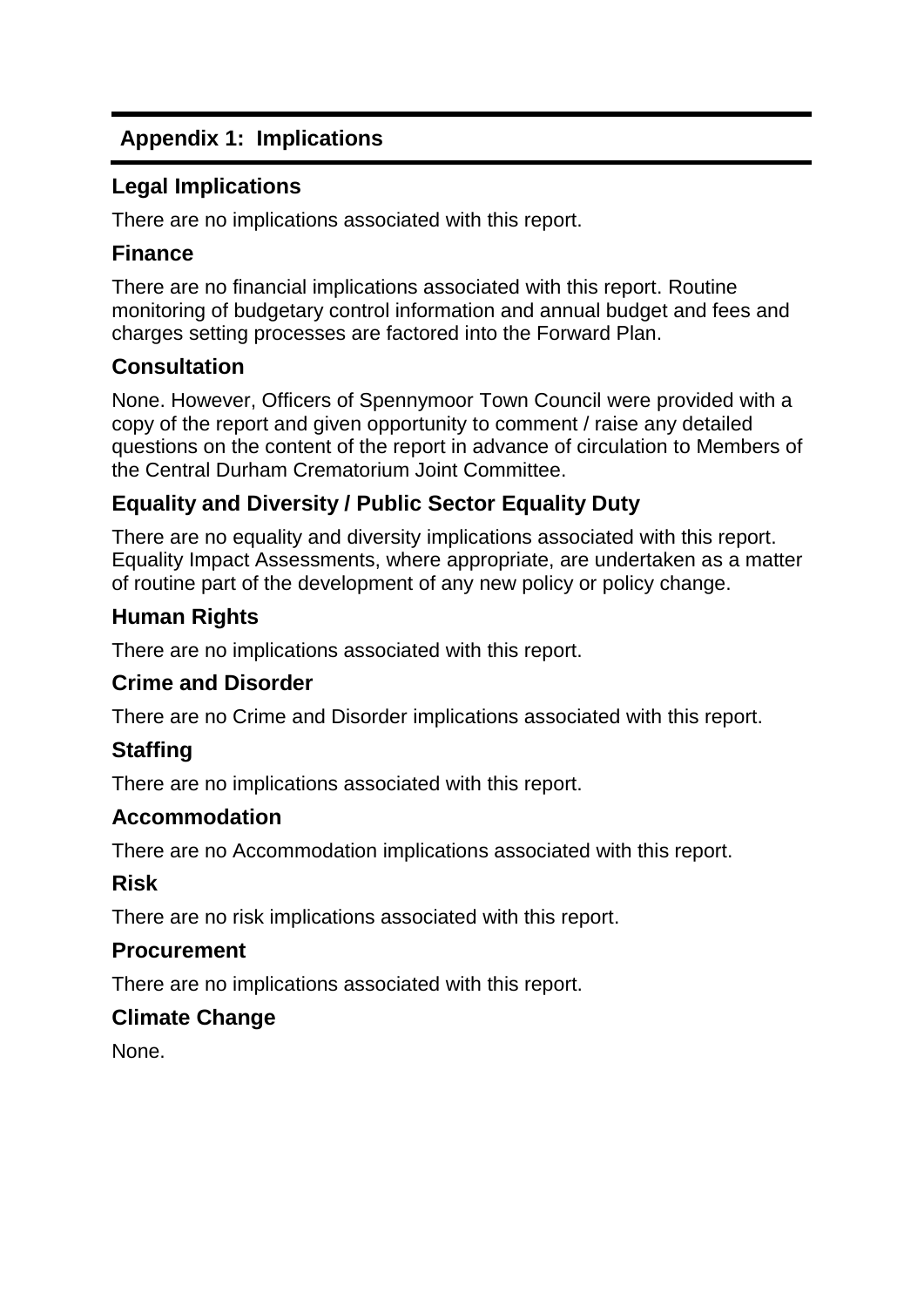# **Appendix 2: Forward Plan: 2022/23 Meetings**

| <b>Meeting Date</b>  | Location                  | <b>Reports to</b><br><b>Consider</b>                                                                            | <b>Report of</b>                                                                                                                                                             |
|----------------------|---------------------------|-----------------------------------------------------------------------------------------------------------------|------------------------------------------------------------------------------------------------------------------------------------------------------------------------------|
| 28 September<br>2022 | County<br>Hall,<br>Durham | <b>External Audit</b><br>Annual Review of<br>the Return for the<br>Year Ended 31<br><b>March 2022</b>           | Report of the Corporate Director<br>of Resources / Treasurer to the<br><b>Joint Committee</b>                                                                                |
|                      |                           | Quarterly<br>Performance and<br><b>Operational Report</b>                                                       | Report of the Bereavement<br>Services Manager and Registrar                                                                                                                  |
|                      |                           | <b>Risk Register</b><br>2022/23 - Update                                                                        | Joint Report of the Corporate<br>Director of Resources /<br><b>Treasurer to the Joint Committee</b><br>and the Corporate Director of<br>Neighbourhoods and Climate<br>Change |
|                      |                           | <b>Service Asset</b><br>Management Plan                                                                         | Report of the Corporate Director<br>of Neighbourhoods and Climate<br>Change                                                                                                  |
|                      |                           | <b>Financial Monitoring</b><br>Report 2022/23:<br>Position at 31/08/22<br>with Projected<br>Outturn to 31/03/23 | Joint Report of the Corporate<br>Director of Resources /<br><b>Treasurer to the Joint Committee</b><br>and the Corporate Director of<br>Neighbourhoods and Climate<br>Change |
|                      |                           | <b>Internal Audit</b><br><b>Charter Report</b>                                                                  | Report of the Chief Internal<br><b>Auditor and Corporate Fraud</b><br>Manager                                                                                                |
|                      |                           | Provision of Internal<br><b>Audit and Risk</b><br>Management<br>Services 2023-2026                              | Report of the Chief Internal<br><b>Auditor and Corporate Fraud</b><br>Manager                                                                                                |
|                      |                           | Annual Review of<br>the System of<br><b>Internal Audit</b>                                                      | Joint Report of the Corporate<br>Director of Resources /<br>Treasurer to the Joint Committee<br>and the Corporate Director of<br>Neighbourhoods and Climate<br>Change        |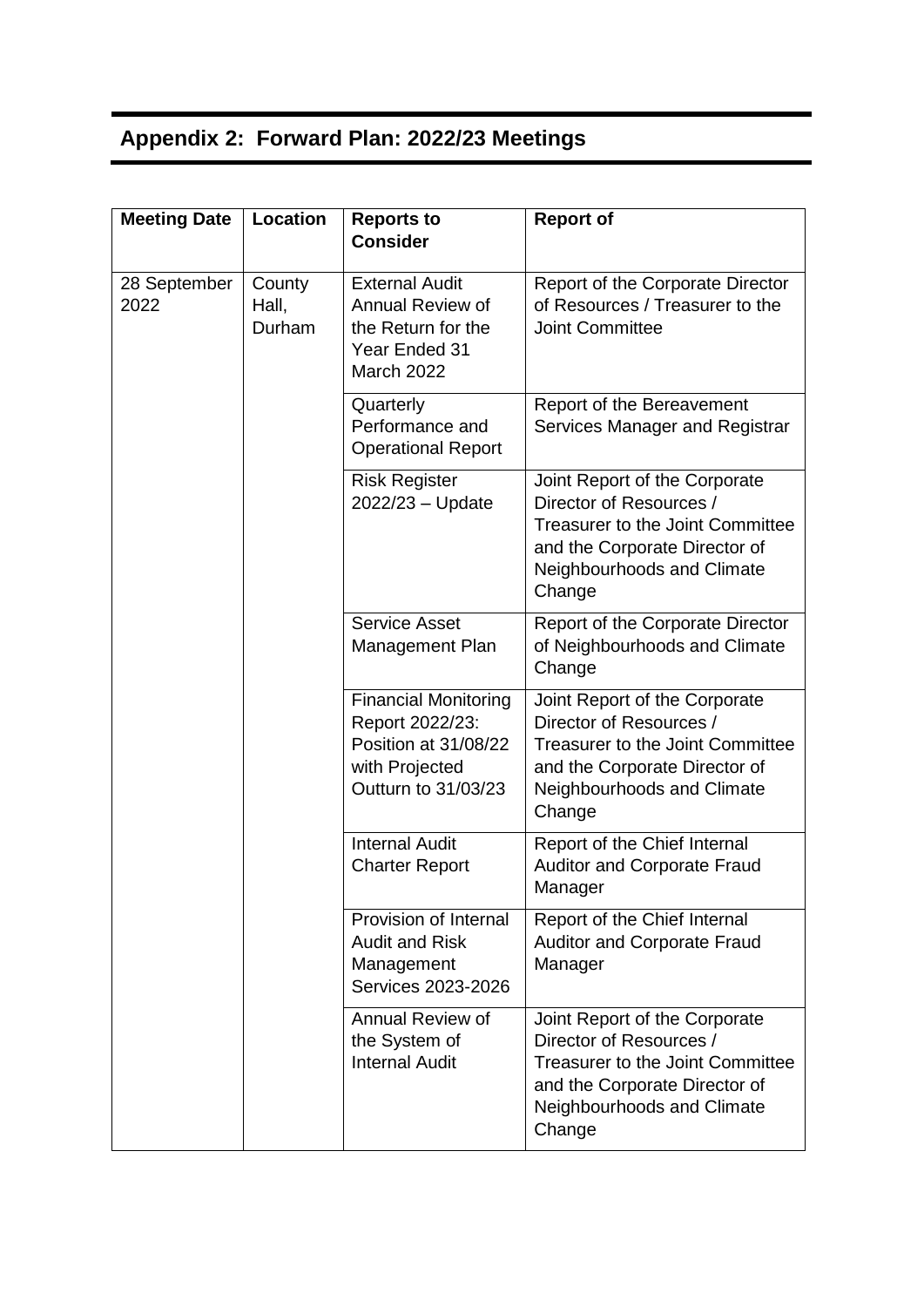| <b>Meeting Date</b> | <b>Location</b>           | <b>Reports to</b><br><b>Consider</b>                                                                            | <b>Report of</b>                                                                                                                                                             |
|---------------------|---------------------------|-----------------------------------------------------------------------------------------------------------------|------------------------------------------------------------------------------------------------------------------------------------------------------------------------------|
|                     |                           | <b>Budget Strategy</b><br>Report                                                                                | Joint Report of the Corporate<br>Director of Resources /<br><b>Treasurer to the Joint Committee</b><br>and the Corporate Director of<br>Neighbourhoods and Climate<br>Change |
| 25 January<br>2023  | County<br>Hall,<br>Durham | Quarterly<br>Performance and<br><b>Operational Report</b>                                                       | Report of the Bereavement<br>Services Manager and Registrar                                                                                                                  |
|                     |                           | <b>Financial Monitoring</b><br>Report 2022/23:<br>Position at 31/12/22<br>with Projected<br>Outturn to 31/03/23 | Joint Report of the Corporate<br>Director of Resources /<br><b>Treasurer to the Joint Committee</b><br>and the Corporate Director of<br>Neighbourhoods and Climate<br>Change |
|                     |                           | Provision of Support<br><b>Services 2023/24</b>                                                                 | Joint Report of the Corporate<br>Director of Resources /<br><b>Treasurer to the Joint Committee</b><br>and the Corporate Director of<br>Neighbourhoods and Climate<br>Change |
|                     |                           | Fees and Charges<br>2023/24                                                                                     | Joint Report of the Corporate<br>Director of Resources /<br><b>Treasurer to the Joint Committee</b><br>and the Corporate Director of<br>Neighbourhoods and Climate<br>Change |
|                     |                           | 2023/24 Revenue<br>and Capital Budgets                                                                          | Joint Report of the Corporate<br>Director of Resources /<br>Treasurer to the Joint Committee<br>and the Corporate Director of<br>Neighbourhoods and Climate<br>Change        |
| 26 April 2023       | County<br>Hall,<br>Durham | Quarterly<br>Performance and<br><b>Operational Report</b>                                                       | Report of the Bereavement<br>Services Manager and Registrar                                                                                                                  |
|                     |                           | <b>Financial Monitoring</b><br>Report 2022/23:<br><b>Provisional Outturn</b><br>as at 31/03/2023                | Joint Report of the Corporate<br>Director of Resources /<br><b>Treasurer to the Joint Committee</b><br>and the Corporate Director of<br>Neighbourhoods and Climate<br>Change |